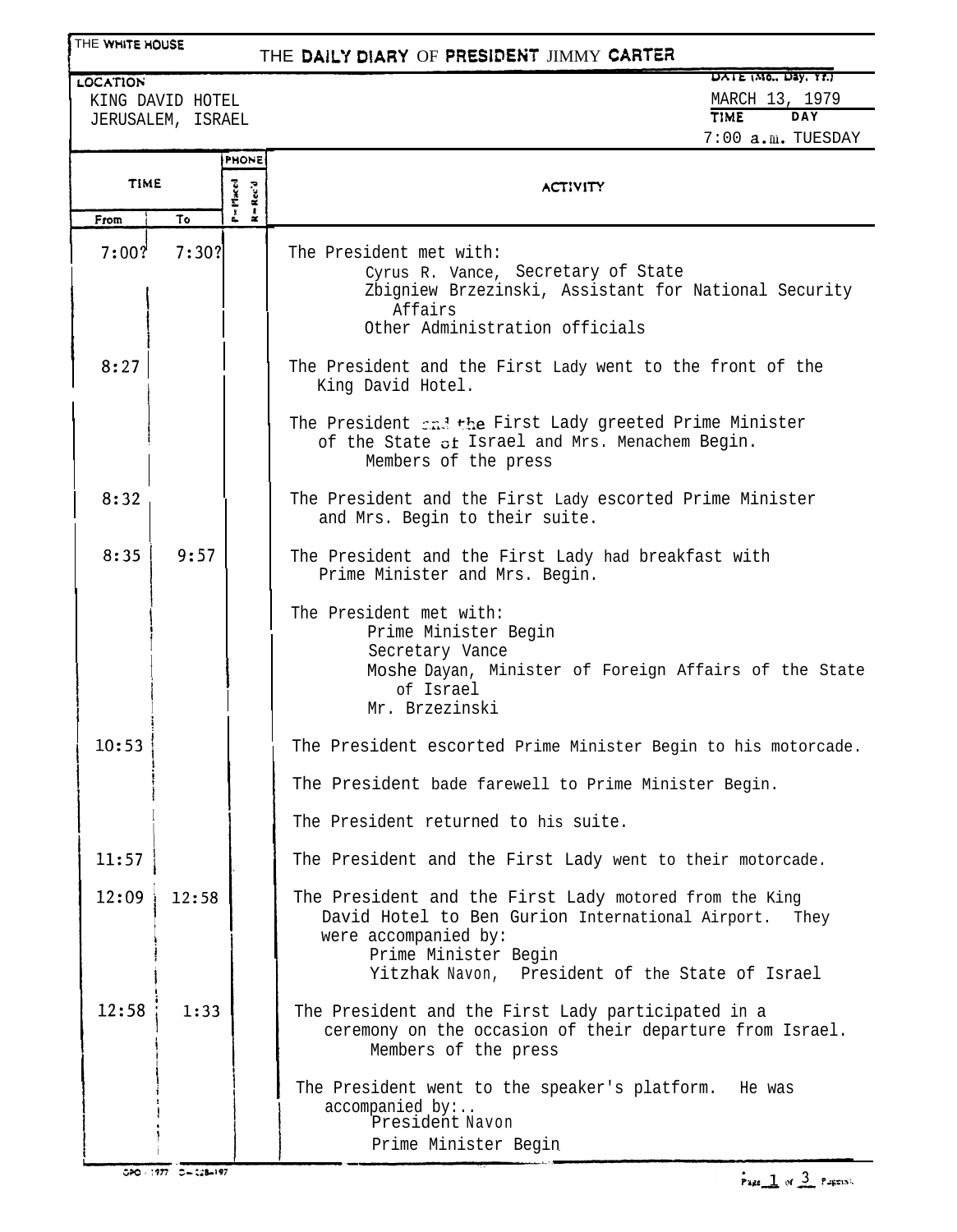|  |  |  | THE WHITE HOUSE |
|--|--|--|-----------------|
|--|--|--|-----------------|

## THE DAILY DIARY OF PRESIDENT JIMMY CARTER

LOCATION

BEN GURION INTERNATIONAL AIRPORT

 $\overline{\text{DATE}$  (Mo., Day, Yr.) **MARCH 13, 1979**<br>TIME **DAY** TUESDAY

| <b>TIME</b> |      | <b>PHONE</b>                        |                                                                                                                                                                                                                   |  |
|-------------|------|-------------------------------------|-------------------------------------------------------------------------------------------------------------------------------------------------------------------------------------------------------------------|--|
|             |      | P=Pluced<br>Rec'd<br>$\overline{1}$ | <b>ACTIVITY</b>                                                                                                                                                                                                   |  |
| From        | To   |                                     |                                                                                                                                                                                                                   |  |
|             |      |                                     | The President and Prime Minister Begin exchanged remarks.                                                                                                                                                         |  |
|             |      |                                     | The President reviewed the troops.                                                                                                                                                                                |  |
|             |      |                                     | The President and the First Lady bade farewell to:<br>President and Mrs. Navon<br>Prime Minister and Mrs. Begin.                                                                                                  |  |
|             |      |                                     | The President and the First Lady boarded Air Force One.                                                                                                                                                           |  |
| 1:33        | 2:14 |                                     | The President and the First Lady flew by Air Force One from<br>Ben Gurion International Airport to Cairo International<br>Airport, Arab Republic of Egypt. For a list of<br>list of passengers, see APPENDIX "A." |  |
|             |      |                                     | The President and the First Lady participated in an arrival<br>ceremony on the occasion of their visit to the Arab<br>Republic of Egypt.<br>Members of the press                                                  |  |
|             |      |                                     | The President and the First Lady were greeted by:<br>Anwar al Sadat, President of the Arab Republic of                                                                                                            |  |
|             |      |                                     | Eqypt<br>Mrs. Anwar al Sadat                                                                                                                                                                                      |  |
|             |      |                                     | The President and President Sadat reviewed the troops.                                                                                                                                                            |  |
| 2:32        |      |                                     | The President and the First Lady, escorted by President<br>and Mrs. Sadat, went to the VIP Pavillion.                                                                                                             |  |
| 2:40        |      |                                     | The President and President Sadat went to the meeting room.                                                                                                                                                       |  |
| 2:40        | 4:51 |                                     | The President and President Sadat participated in a meeting<br>to discuss Middle East peace negotiations with U.S. and<br>Egyptian officials. For a list of attendees, see<br>APPENDIX "B."                       |  |
|             |      |                                     | The President and the First Lady participated in a ceremony<br>on the occasion of their departure from the Arab<br>Republic of Egypt.<br>Members of the press                                                     |  |
| 5:01        |      |                                     | The President and the First Lady, escorted by President and<br>Mrs. Sadat, returned to the speaker's platform.                                                                                                    |  |
| 5:05        | 5:08 |                                     | The Fresident made a statement to the press.                                                                                                                                                                      |  |
|             |      |                                     |                                                                                                                                                                                                                   |  |

 $\hat{\boldsymbol{\beta}}$